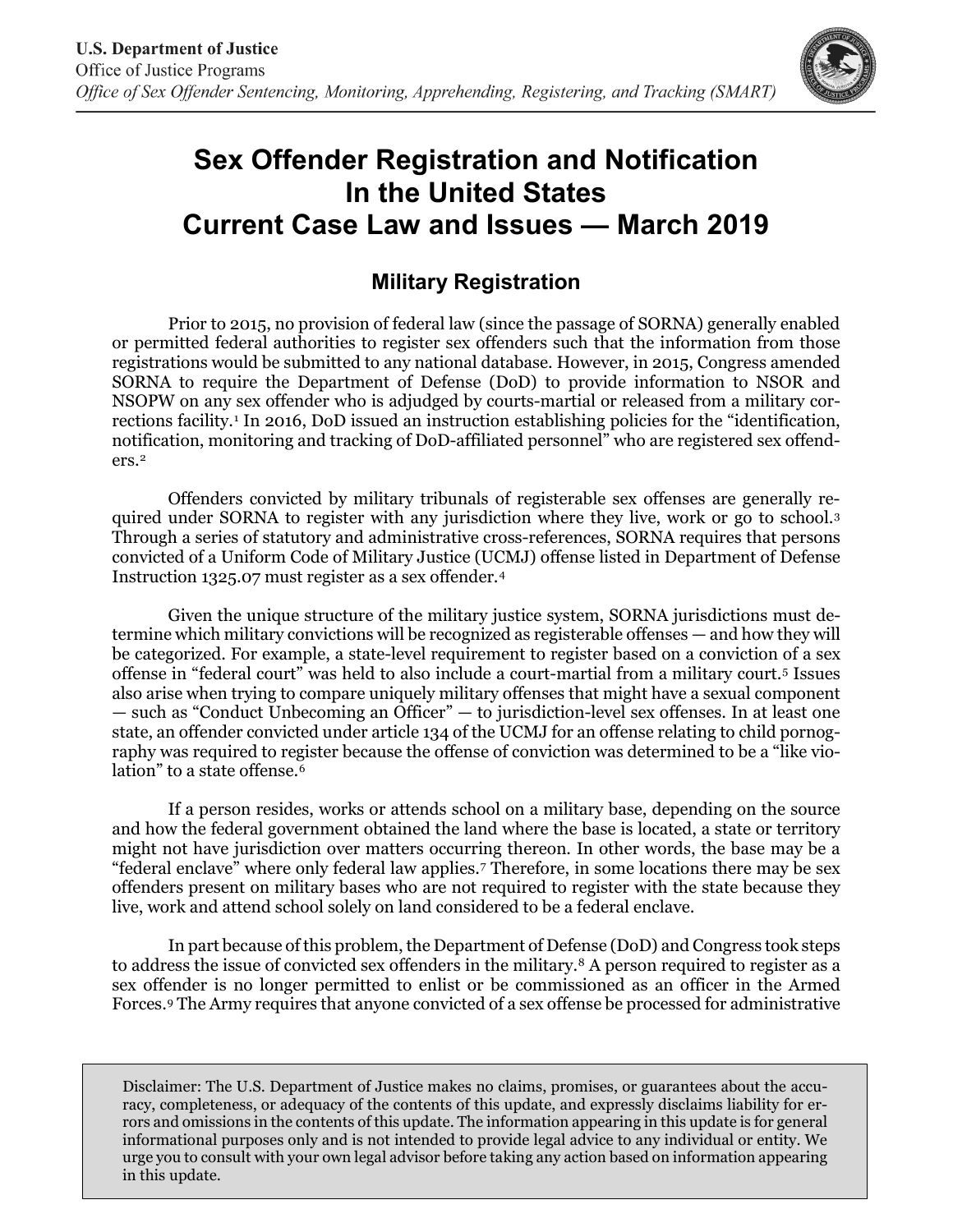separation.[10](#page-1-9) Further, the Army prohibits overseas assignments for any soldier convicted of a sex offense[.11](#page-1-10)

Certain branches have also adopted policies and procedures to independently track and monitor sex offenders who are active duty members, civilian employees, contractors or dependents of active duty members located on U.S. military installations at home and abroad.[12](#page-1-11) For example, the Army now requires all sex offenders who reside or are employed on an Army installation (including those outside of the continental United States) to register with the installation provost marshal.[13](#page-2-0)

<span id="page-1-2"></span><sup>3</sup> United States v. Kebodeaux, 570 U.S. 387 (2013).

<span id="page-1-3"></span><sup>4</sup> Administration of Military Correctional Facilities and Clemency and Parole Authority, Dep't of Defense Instruction 1325.07, Appx. 4 to Enc. 2 (2013), https://www.esd.whs.mil/Portals/54/Documents/DD/issuances/dodi/132507p.pdf?ver=2018-05-08-141542-293. Although the United States Coast Guard is technically a part of the Department of Homeland Security, this Instruction also governs their proceedings. *Id*. at 2.

<span id="page-1-4"></span><sup>5</sup> Billingsley v. Alabama, 115 So.3d 192 (Ala. Crim. App. 2012).

<span id="page-1-5"></span><sup>6</sup> Doe v. Sex Offender Registry Board, 23 N.E.3d 938 (Mass. 2015).

<span id="page-1-6"></span><sup>7</sup> "Federal Enclave" is a legal term of art which refers to property that is either in whole or in part under the law enforcement jurisdiction of the United States Government. *See generally* the "Enclave Clause," U.S. Const. art. I, § 8, cl. 17 ("[The Congress shall have Power…] [t]o exercise exclusive Legislation in all Cases whatsoever, over such District (not exceeding ten miles square) as may, by Cession of particular States, and the Acceptance of Congress, become the Seat of the Government of the United States, and to exercise like Authority over all Places purchased by the Consent of the Legislature of the State in which the Same shall be, for the Erection of Forts, Magazines, Arsenals, dock-Yards, and other needful Buildings"); *see also* 40 U.S.C. § 3112 (2006) (concerning federal jurisdiction). A similar issue arises regarding offenders located within National Parks or other federally held land that holds the status of "federal enclave."

<span id="page-1-7"></span><sup>8</sup> The Department of Defense has also acted by way of investigations and regulatory actions. In 2014, the Inspector General of the Department of Defense (DoD) issued a report regarding DoD's compliance with SORNA. DODIG-2014-103, Evaluation of DoD Compliance with the Sex Offender Registration and Notification Act (August 29, 2014), *available at* [web.archive.org/web/20170614201826/](https://web.archive.org/web/20170614201826/%20http:/www.dodig.mil/pubs/documents/DODIG-2014-103.pdf)  [http://www.dodig.mil/pubs/documents/DODIG-2014-103.pdf.](https://web.archive.org/web/20170614201826/%20http:/www.dodig.mil/pubs/documents/DODIG-2014-103.pdf)

<span id="page-1-8"></span><sup>9</sup> National Defense Authorization Act for Fiscal Year 2013, Pub. L. No. 112-239, § 523, 126 Stat. 1723 (codified at 10 U.S.C. § 504 note); Enlistment, Appointment, and Induction Criteria, 32 C.F.R. § 66.6(b)(8)(iii) (2015).

<span id="page-1-9"></span><sup>10</sup> *See, e.g.,* Army Regulation 135-178, § 12-4 (2017); Antonieto Rico, *Army to Discharge Convicted Sex Offenders*, Military Times (Nov. 20, 2013), [web.archive.org/web/20131127165311/http://www.mili](https://web.archive.org/web/20131127165311/http:/www.%0bmilitarytimes.com/article/20131120/NEWS/311200024/Army-discharge-convicted-sex-offenders)[tarytimes.com/article/20131120/NEWS/311200024/Army-discharge-convicted-sex-offenders.](https://web.archive.org/web/20131127165311/http:/www.%0bmilitarytimes.com/article/20131120/NEWS/311200024/Army-discharge-convicted-sex-offenders) 

<span id="page-1-10"></span><sup>11</sup> Initiating Separation Proceedings and Prohibiting Overseas Assignment for Soldiers Convicted of Sex offenses, Army Directive 2013-21.

<span id="page-1-11"></span><sup>12</sup> *See* Army Regulation 190-45, § 2-7 (2016), *available at* [https://armypubs.army.mil/epubs/DR\\_pubs/](https://armypubs.army.mil/epubs/DR_pubs/%20DR_a/pdf/web/ARN6734_r190_45_Web_FINAL.pdf)  [DR\\_a/pdf/web/ARN6734\\_r190\\_45\\_Web\\_FINAL.pdf.](https://armypubs.army.mil/epubs/DR_pubs/%20DR_a/pdf/web/ARN6734_r190_45_Web_FINAL.pdf) This regulation was heavily revised in 2016 and provides detailed information about the responsibilities of convicted soldiers, Provost Marshals and Directors of Emergency Services.

<span id="page-1-0"></span><sup>1</sup> Military Sex Offender Reporting Act of 2015 (Title V of the Justice for Victims of Trafficking Act of 2015), Pub. L. No. 114-22, § 502, 129 Stat. 227 (codified at 34 U.S.C. § 20931). 1

<span id="page-1-1"></span><sup>2</sup> Registered Sex Offender (RSO) Management in DoD, Dep't of Defense Instruction 5525.20 (2016), [www.esd.whs.mil/Portals/54/Documents/DD/issuances/dodi/552520\\_dodi\\_2016.pdf.](http://www.esd.whs.mil/Portals/54/Documents/DD/issuances/dodi/552520_dodi_2016.pdf) This instruction repealed a memorandum previously issued in 2015: Registered Sex Offender (RSO) Identification, Notification, and Monitoring in DoD, Directive-Type Memorandum (DTM) 15-003 (March 26, 2015).